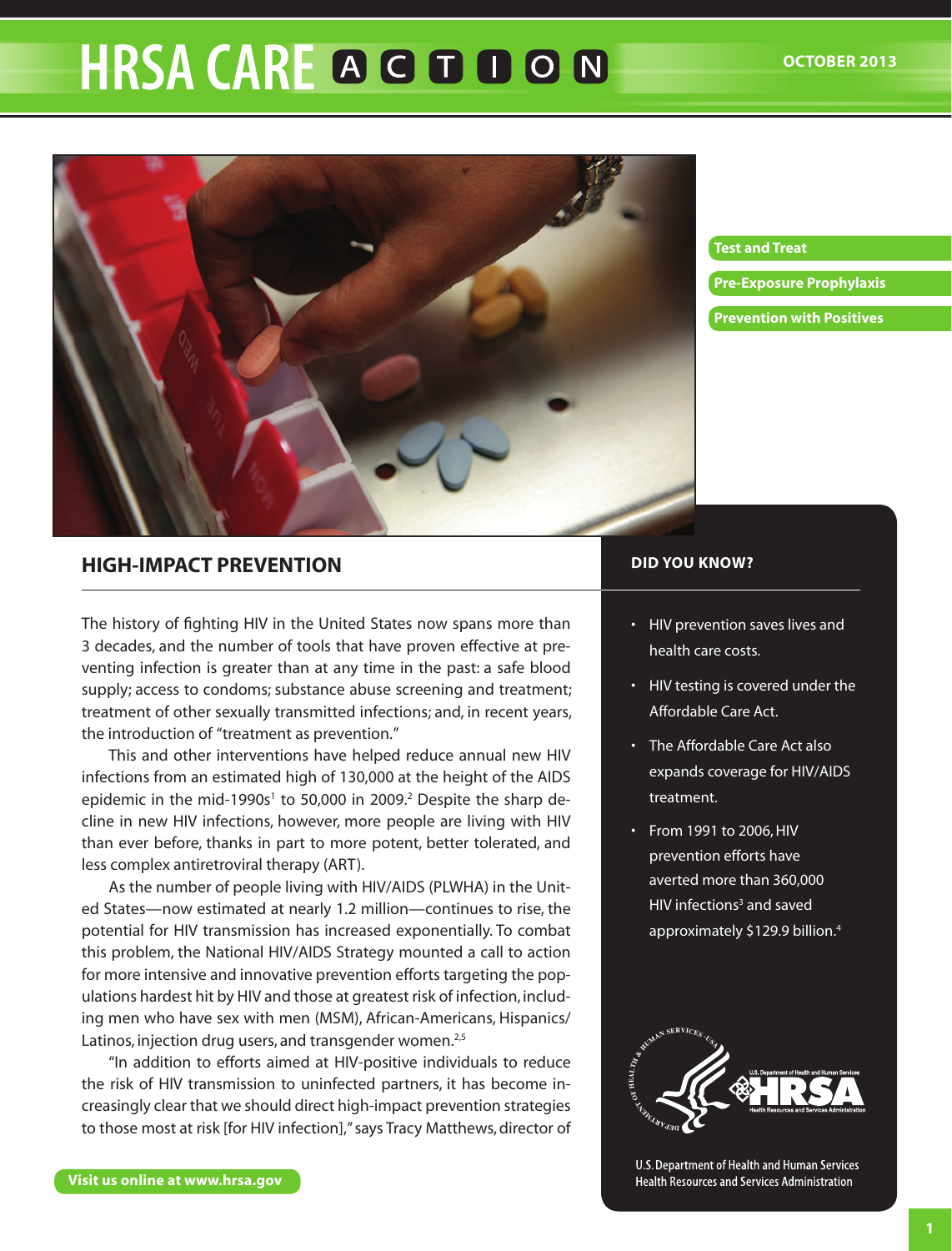# <span id="page-1-0"></span>**DIRECTOR'S NOTES**

We stand at a turning point in this epidemic, one where we can say with confidence that we can make dramatic reductions in new HIV infections. Although the challenges have not dissipated, we have many prevention, outreach, and treatment strategies in our toolbox, as well as an increased emphasis on shared learning across agencies, States, and communities. If we are to be truly effective in our efforts, we must use every tool at our disposal—and we must use them more efficiently than ever before.

This is what high-impact prevention is all about. It's acknowledging that HIV requires a multifaceted response, as varied as it is persistent. It is an approach that HRSA and the Ryan White HIV/AIDS Program are pursuing with vigor. We are increasing testing and linkages to care efforts. We are targeting areas and populations that are hardest hit by the epidemic. We know that if we can keep people in care and treatment, transmissibility is lowered dramatically, which in turn prevents new infections.

By using every tool we have, from pre-exposure prophylaxis to Test-and-Treat to prevention with positives, we pave an ever-brighter future for people with HIV and help ensure that those at risk for the disease, never receive a positive diagnosis. The next chapter in HIV care is a bright one, so let's pick up our tools and get going.

Laura W. Cheever Associate Administrator for HIV/AIDS, HRSA

#### *HRSA CARE Action*

#### **Publisher**

U.S. Department of Health and Human Services Health Resources and Services Administration, HIV/AIDS Bureau 5600 Fishers Lane, Room 7–05 Rockville, MD 20857 Telephone: 301.443.1993

Prepared for HRSA/HAB by Impact Marketing + Communications

#### **Photographs**

Cover: A patient uses a pill box to manage her medications and stay adherent.

Copies are available to be downloaded at<www.hab.hrsa.gov>.

This publication lists non-Federal resources to provide additional information to consumers. The views and content in those resources have not been formally approved by the U.S. Department of Health and Human Services (HHS). Listing of the resources is not an endorsement by HHS or its components.

the Clinical Unit in the Office of the Associate Administrator of the HIV/AIDS Bureau at the Health Resources and Services Administration (HRSA).

Evidence demonstrates that ART can not only hamper the virus's progression in HIV-infected people but also can prevent [infections](http://healthland.time.com/2011/07/13/anti-hiv-drugs-help-prevent-new-infection-in-heterosexuals/) from taking hold among healthy people who are exposed to the virus. The result is that a cornerstone of the Nation's HIV prevention efforts now relies on the same drugs to both treat and prevent HIV/AIDS. This issue of *HRSA CAREAction* focuses on prevention efforts—particularly Test and Treat and Pre-Exposure Prophylaxis (PrEP)—that are taking hold in HRSA-supported communities nationwide.

### **Test and Treat**

Test and Treat is an HIV prevention strategy that aggressively tests people for HIV and, for those found to be HIV positive, provides linkage to care so that they can begin immediate, lifelong ART treatment.

"As more individuals go onto antiretroviral therapy and their viral load is suppressed, the total amount of virus in the community falls, and this reduces the overall danger [of HIV transmission]," explains Bernard Branson, senior advisor for laboratory diagnostics in the Division of HIV/ AIDS Prevention at the Centers for Disease Control and Prevention (CDC). "Test and Treat is seen as a method capable [of curbing] the epidemic," says Branson. In the past, "ART typically has been given far too late after the initial infection, [allowing] time for the infected person to pass the virus on to others."

Patients on ART are far less infectious because the drugs sharply suppress the amount of HIV in the body. A recent multi-study review of HIV-discordant heterosexual couples estimated an HIV transmission rate ranging from 0.0 to 0.14 per 100 person years when the HIV-positive partner has an undetectable viral load.<sup>6</sup>

Though a focus on HIV testing is hardly new the CDC has recommended routine screening for HIV for everyone aged 13–64 as part of regular medical care since 2006—it received a boost in 2012 when the U.S. Preventive Services Task Force, a government-backed group of doctors and scientists, called for routine HIV screening for all Americans aged 15–65.7 New guidelines from the task force have been released and will expand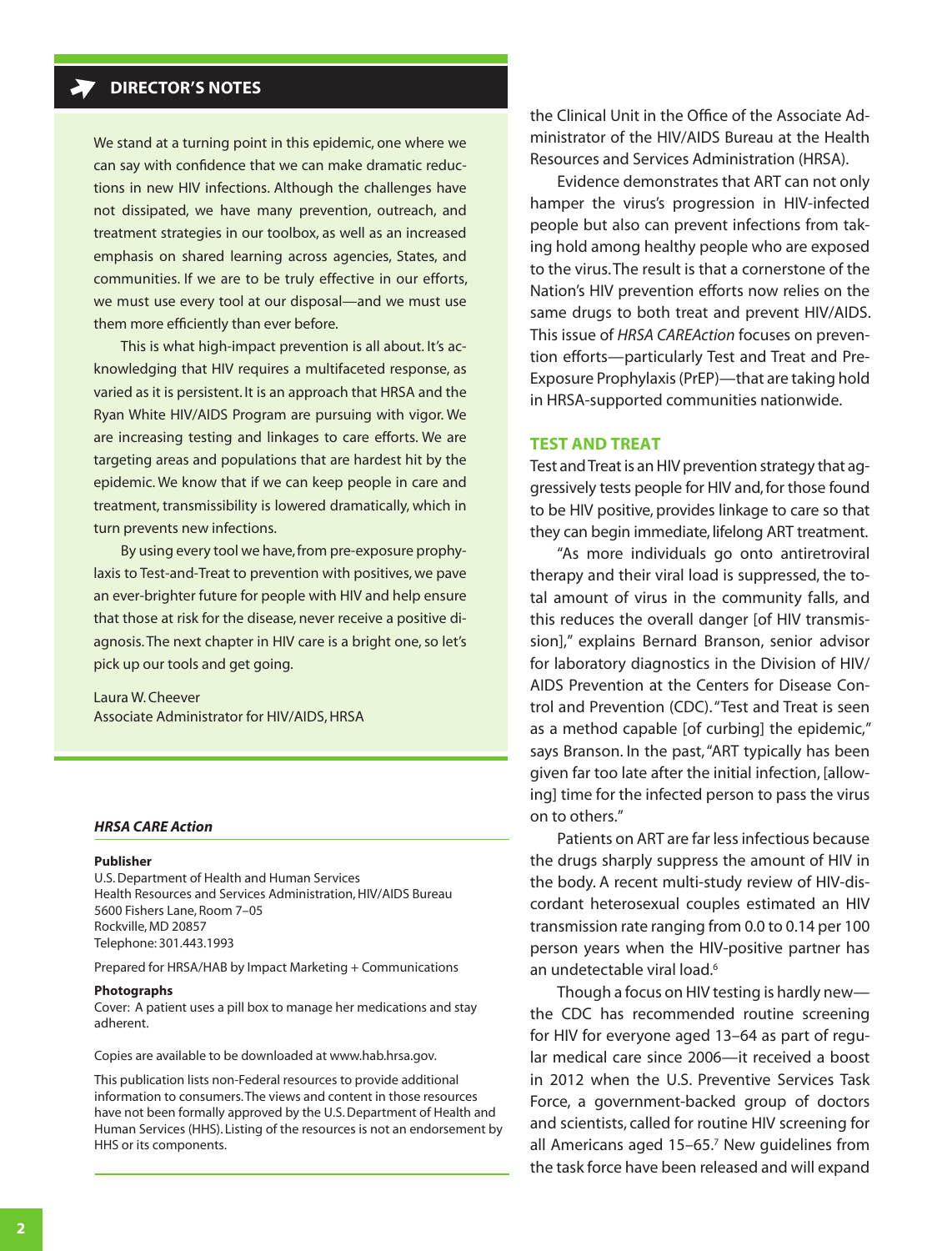*"One of the justifications for Test and Treat is that the earlier someone gets treated after HIV infection, the healthier he or she will be in the long run."* 

reimbursement for HIV testing, removing one of the barriers to widespread testing. (Under the Affordable Care Act, insurers are required to cover preventive services that are recommended by the task force.)

Additionally, 2012 Federal recommendations stated that all adults and adolescents testing positive for HIV should immediately begin ART treatment, regardless of CD4 count.<sup>8</sup> Previously, many providers waited to initiate ART until evidence showed that the patient's immune system was severely compromised.

The new recommendation, developed by the U.S. Department of Health and Human Service (HHS) Panel on Antiretroviral Guidelines for Adults and Adolescents, a working group of the Office of AIDS Research Advisory Council, was based, in part, on mounting evidence over the past decade of the benefit of ART as a means of prevention. Using treatment as prevention gained greater traction in 2011 when data from a landmark clinical trial known as HIV Prevention Trials Network (HPTN) 052 found that the use of ART in primarily heterosexual HIV-infected individuals could reduce HIV transmissibility by 96 percent.The results were the first from a major randomized clinical trial to indicate that treating an HIVinfected person could reduce the risk of sexual transmission of HIV to an uninfected partner.<sup>9</sup>

HPTN 052, which began enrolling participants in 2005, was conducted at 18 sites in 8 countries on 3 continents. It recruited 1,736 serodiscordant couples, most of whom were heterosexual; 38 male/male couples (3 percent) participated. To be eligible to enroll in the study, the HIV-positive partner had to have a CD4 count between 350 and 550 cells/mm<sup>3</sup> at baseline. Couples were randomly assigned to one of two groups. In the first group, infected partners began receiving antiretroviral drugs right away. In the second group, infected partners waited to start treatment until either their CD4 counts dropped below 250 cells/mm<sup>3</sup> or they developed an AIDS-related illness. All study participants were counseled on how to protect against HIV transmission and were given free condoms and other prevention services.<sup>9</sup> It is important to note, however, that HPTN 052 enrolled stable couples known to be in stable, serodiscordant relationships which may limit the generalizability of the findings.

In the group that waited to start treatment, 27 infections occurred in which the virus was genetically linked

to the infected partner. All of these infections occurred while the infected partner was not yet taking antiretroviral drugs. In the group that started treatment right away, only one genetically linked infection occurred. In addition to reducing HIV transmission, beginning treatment right away appeared to be better for patients'health. For example, only 3 cases of tuberculosis (TB) occurred in infected partners who began ART immediately, compared with 17 among those in the group that waited to start treatment—an 82 percent reduction in TB cases.9

"One of the justifications for Test and Treat is that the earlier someone gets treated after HIV infection, the healthier he or she will be in the long run," says Branson. "The other argument for Test and Treat is that patients whose HIV is suppressed by medication—to levels undetectable in the blood—are far less likely to pass the virus on to others."

The CDC estimates that approximately 1 in 5 PLWHA are unaware of their infection<sup>1</sup>—a precarious position that not only increases their risk for disease progression and failing health but allows them unknowingly to infect others with the virus. Data suggest that more than 50 percent of new HIV infections are transmitted by the 21 percent of people who are infected with HIV but do not know it.<sup>10</sup>

"Getting people tested so they know their status is a critical first step because once they know their status, they are far less likely to engage in risky activities for transmitting the virus," Branson explains. "The next steps are linking them to care to receive treatment, and then making sure they stay in care."

Unfortunately, a host of barriers exist at each step of the "treatment cascade" that challenge the effectiveness of Test and Treat and that must be addressed before this approach can reach its full potential. (For more information about the treatment cascade, see [http://blog.](http://blog.aids.gov/2013/01/new-video-illustrates-hiv-treatment.html) [aids.gov/2013/01/new-video-illustrates-hiv-treatment.](http://blog.aids.gov/2013/01/new-video-illustrates-hiv-treatment.html) [html](http://blog.aids.gov/2013/01/new-video-illustrates-hiv-treatment.html)). If any component of Test and Treat is incomplete or underused, the entire strategy is likely to be less effective. Common challenges to Test and Treat include the following:

**Getting tested.** People most at risk for HIV—minor-Ы ity or young MSM and people without access to health care, for example—are often the hardest to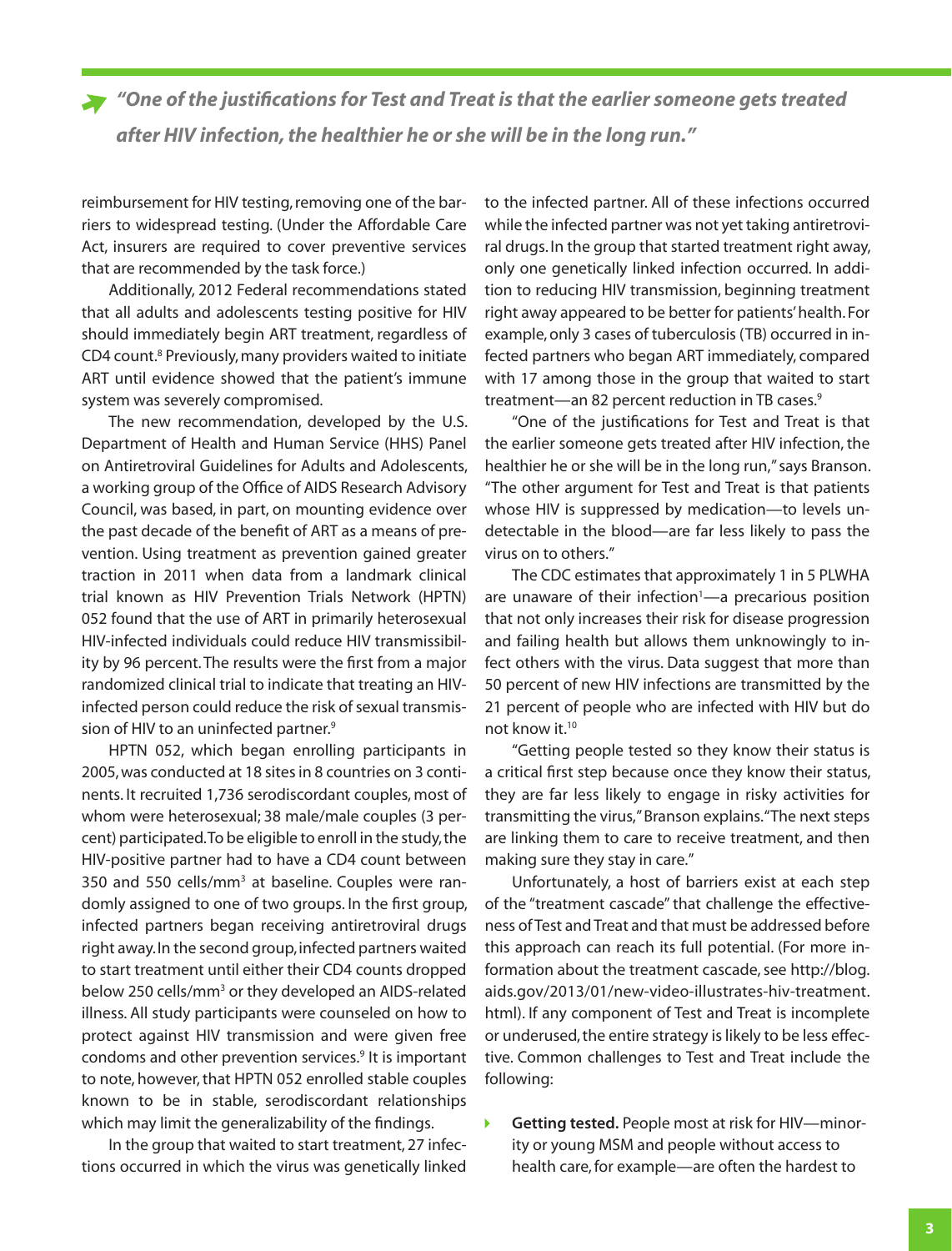reach for testing. Another problem is identifying people who are newly infected—often soon after having tested negative—and considered hyperinfective. "These people must be retested-[if] possible every couple [of] months," said Branson.

**Delayed linkage to care.** Thirty-one percent of newly diagnosed persons delay the start of HIV medical care for 6 months or longer.11 This delay can mean the difference between years of healthy living or poorer health and an earlier death. It also creates a larger window of opportunity for HIV transmission.

In addition, both a growing body of data and strong anecdotal evidence point to [a gap in un](http://www.washingtonpost.com/wp-dyn/content/article/2010/11/16/AR2010111606809.html)[derstandi](http://www.washingtonpost.com/wp-dyn/content/article/2010/11/16/AR2010111606809.html)ng and practice among doctors concerning when to start HIV-infected patients on ART. A recent study found that only 1 in 7 clinicians immediately began treatment of patients who tested positive.12

- Þ **Retention in care.** Retention in HIV care is required for patients to fully realize the benefits of treatment.13 Early missed visits are common and have been associated in the short term with delayed initiation of ART and in the long term with poor clinical outcomes.14 To address this issue, HRSA launched the in+care Campaign to help PLWHA remain in or return to care. Learn more about it at [www.incarecampaign.org.](www.incarecampaign.org)
- **Adherence.** A recent study found that when Þ HIV-infected individuals start ART, adherence and viral load suppression is great. However, the greatest threat to Test and Treat strategies isn't nonadherence but individual, clinic, and other structural challenges that create larger gaps earlier in the treatment continuum causing many to be lost to care before ever initiating ART.15 Failure to access ART and achieve and sustain viral load suppression poses an increased risk of HIV transmissibility.<sup>16</sup> To prevent drug resistance and transmission, barriers preventing HIV-infected people from ART must be removed and, once initiated, PLWHA must rigorously adhere to their pill-taking regimen (see sidebar, p. 8, *[Adherence, Retention Key to Both Pre-Exposure](#page-7-0)  [Prophylaxis and Test and Treat](#page-7-0)*).
- **Attrition:** One-year attrition has been observed in upwards of 25 to 30 percent of patients following initial enrollment in outpatient HIV care, compromising the potential benefit of Test and Treat strategies.<sup>17,18</sup>

A CDC-led cross-agency study is underway to evaluate the effectiveness of Test and Treat strategies in Washington, DC and the Bronx, two locales with some of the Nation's highest rates of HIV infection. As part of this multi-year study, known as HPTN 065, researchers will also observe expanded testing and linkage activities in four non-intervention communities—Chicago, Houston, Miami, and Philadelphia—to help assess the influence of changing trends in HIV testing and care expansion in the United States.

HPTN 065 is a major protocol with five interlinked components.19

- Ы **Expanded HIV testing.** The first component involves social mobilization activities to promote community-wide HIV testing, as well as activities to increase universal HIV screening of both patients seen in hospital emergency rooms and those admitted as hospital inpatients. The goal is to increase the proportion of people who are tested for HIV so that those who are infected will know their status and can be linked to appropriate HIV care. This aspect of the study supplements expanded testing efforts already under way in Washington, DC and the Bronx. To date, activities to expand hospitalbased HIV testing are taking place in 16 participating hospitals in Washington, DC and the Bronx. Social mobilization aimed at encouraging MSM to be tested for HIV at least twice a year is taking place via various media outlets in both DC and the Bronx.
- **Linkage to care.** The second component evalu- $\blacktriangleright$ ates whether financial incentives (in the form of gift cards) can increase the linkage of HIV-positive people from HIV testing sites to HIV clinics. Half of the 37 participating testing sites will distribute coupons that HIV-positive patients can redeem for gift cards after they have been linked to care in HIV clinics, and the other half are using their usual methods for linking patients to HIV clinics.
- **Viral suppression.** The third study component b. evaluates whether financial incentives (in the form of gift cards) can increase the number of HIVpositive patients who take their HIV medication in the manner required to achieve and maintain a suppressed viral load. Half of the 39 participating HIV clinics will award the financial incentives to patients who successfully achieve viral suppression, whereas the other half will use standard methods to support ART adherence.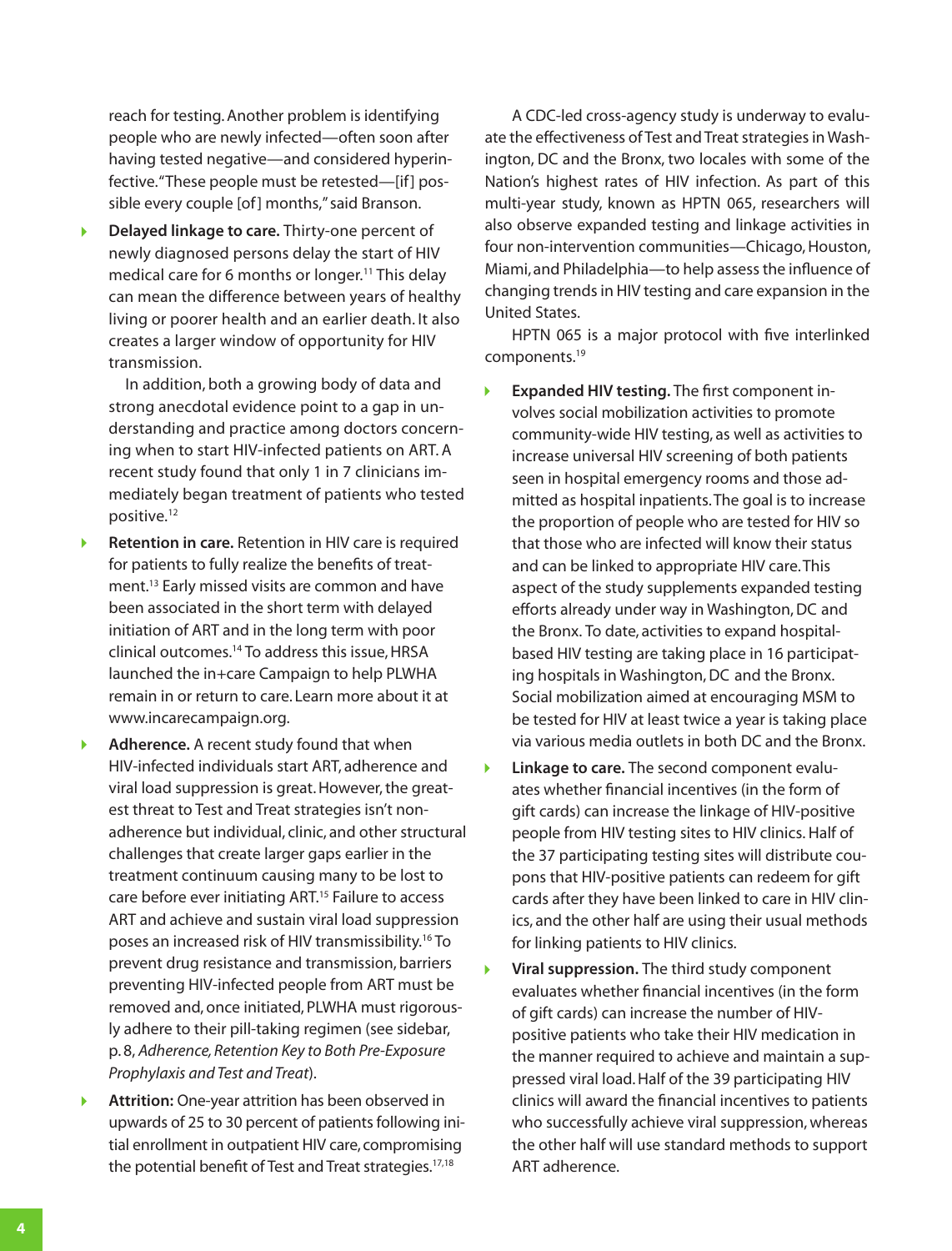- $\blacktriangleright$ **Prevention for positives.** The fourth component evaluates a prevention intervention to reduce risk behaviors, such as unsafe sex or injection drug use. Participants at 12 sites will be randomized to receive a computerized prevention intervention or standard-of-care prevention.
- **Patient and provider surveys.** The fifth component of the study involves surveying both HIV-positive patients receiving medical care and HIV care providers to assess their knowledge and attitudes about the use of ART for the treatment and prevention of HIV and the use of financial incentives. A baseline provider survey was successfully completed by 165 ART-prescribing clinicians between September 2010 and May 2011. Baseline data showed that more than half of HIV providers surveyed in Washington, DC and the Bronx now recommend ART for anyone with a CD4 count below 500 cells/mm<sup>3</sup>, and three-quarters say they would consider starting ART for any HIV-positive person in a serodiscordant relationship.12

Researchers hope that results from HPTN 065, expected in late 2013 and 2014, will yield important information that could guide the future development of large, randomized, community-level clinical trials of full implementation of the Test and Treat strategy in the United States.

#### *HRSA and HIV Testing*

HRSA's AIDS Education and Training Centers (AETC) offer technical assistance and training to expand HIV testing and counseling in medical care settings. AETC training sessions on Federal HIV testing guidelines have reached more than 50,000 providers. Thanks in part to these training sessions, hundreds of sites have implemented routine HIV testing. HRSA Bureau of Primary Health Care (BPHC) providers, who serve patients in some of the communities hardest hit by HIV/AIDS, are also working toward the goal of increased HIV testing; for more information, see [www.bphc.hrsa.gov.](www.bphc.hrsa.gov) BPHC has also expanded its commitment to serving people infected with HIV with recommendations to bolster testing and

# **SPNS: Leading the Way in Linking to Hard-to-Reach Populations**

HRSA's Special Projects of National Significance (SPNS) Program has several programs underway to both increase the testing of populations at greatest risk for HIV infection and to link people found to be HIV infected to treatment and care.

One initiative in particular, Enhancing Linkages to HIV Primary Care & Services in Jail Settings, has been especially successful in reaching people who had previously fallen out of care and often have both serious, unmanaged infectious diseases and mental illnesses. This initiative funded 10 demonstration sites for 5 years to design, implement, and evaluate innovative methods for linking people living with HIV/AIDS who were in jail or had recently been released from jail to primary care services within the community's continuum of HIV care. Strategies included flexible and suitable case management approaches that promoted durable linkages and follow-up as people moved between jail and the community.

Best practices and implementation guidance to replicate this work are currently being developed as part of the Integrating HIV Innovative Practices (IHIP) project. Recently, IHIP distilled lessons learned across population-specific initiatives into an Engaging Hard-to-Reach Populations training manual and associated curriculum that can be found at <https://careacttarget.org/ihip>. Other IHIP products include the Integrating Buprenorphine into HIV Primary Care Settings training manual, curriculum, and training webinars to meet the needs to opioid-dependent people, helping them reduce risky behaviors and stay medication adherent.

Several new SPNS projects target other high-risk and hard-to-reach populations—including the homeless, women of color, and transgender persons—to meet the changing needs of the HIV epidemic and of those most at risk of becoming infected with the virus and continue to improve and advance HIV prevention and care. For more information, see [www.hab.hrsa.gov/abouthab/](www.hab.hrsa.gov/abouthab/partfspns.html) [partfspns.html.](www.hab.hrsa.gov/abouthab/partfspns.html)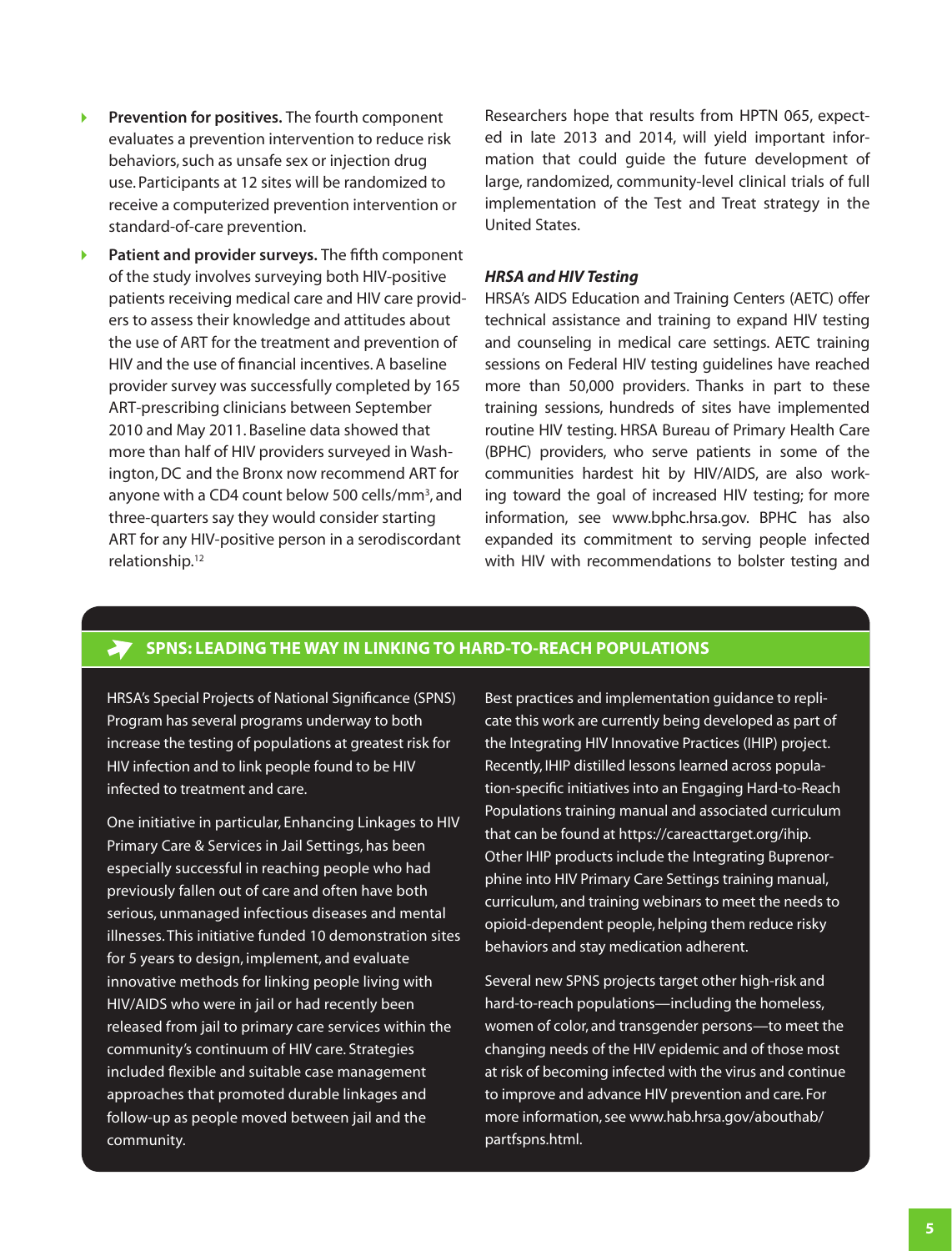<span id="page-5-0"></span>referral, linkage, and retention in care. For more information, see [www.bphc.hrsa.gov/policiesregulations/](http://bphc.hrsa.gov/policiesregulations/policies/pal201013.html) [policies/pal20](http://bphc.hrsa.gov/policiesregulations/policies/pal201013.html)1013[.html and www.bphc.hrsa.gov/policie](http://www.bphc.hrsa.gov/policiesregulations/policies/pal201106.html) [sregulations/policies/pal2](http://www.bphc.hrsa.gov/policiesregulations/policies/pal201106.html)0106.html.

In addition, HRSA has given priority to the Ryan White Early Identification of Individuals with HIV/AIDS (EIIHA) legislation, a comprehensive strategy to identify, counsel, test, inform, and refer both HIV-positive and undiagnosed people to appropriate services. The legislation:

- Calls for a comprehensive plan to estimate the K number of HIV-infected people living in each State, as well as an estimate of the number who do not know their HIV status;
- Defines activities to be undertaken by each State to find people who do not know their HIV status and make them aware of it;
- Determine the manner in which States will provide undiagnosed people who are made aware of their HIV status with access to medical treatment for HIV/ AIDS; and
- ь Calls for efforts to remove legal barriers to routine HIV testing, including State laws and regulations.

EIIHA has several implications for the AIDS Drug Assistance Program (ADAP), the largest component of the Ryan White HIV/AIDS Program. As the payer of last resort, ADAP provides treatment for those who would otherwise be unable to access these lifesaving medicines. Firstly, EIIHA may generate new clients and require the capacity to serve a greater number of people newly diagnosed with HIV/AIDS. Secondly, increased planning efforts will be needed to predict the proportion of those newly diagnosed people who are likely to be Ryan White eligible. Thirdly, it marks a shift toward considering ADAP as a prevention tool by focusing on getting people onto medication as early as possible to reduce transmission.

### **Pre-Exposure Prophylaxis**

Like Test and Treat, pre-exposure prophylaxis (PrEP) is one of the most promising prevention strategies to emerge in recent years. Experts hope that PrEP, when combined with other prevention methods, will help to reverse the HIV/AIDS epidemic.

In July 2012, the U.S. Food and Drug Administration (FDA) approved the first PrEP drug, Truvada (tenofovir/ emtricitabine), to reduce the risk of sexual transmission of HIV among healthy individuals who test negative for HIV but who are at high risk for HIV infection.<sup>20</sup> The CDC has issued guidance for clinicians using PrEP for MSM, heterosexually active adults and adolescents, and injection drug users (IDUs).<sup>21</sup> The CDC guidance encourage clinicians to:

- Target PrEP to persons at very high risk for HIV acquisition;
- Deliver PrEP as part of a comprehensive set of prevention services;
- K Provide counseling regarding risk reduction and the importance of PrEP medication adherence;
- Ensure people prescribed PrEP are confirmed to be HIV negative prior to use; and
- $\blacktriangleright$ Provide regular monitoring of HIV status, side effects, adherence, and risk behaviors.

Truvada is an oral, once-a-day pill that combines two drugs commonly used for HIV prophylaxis. It does not rid the body of HIV; rather, it prevents the virus from replicating in the body. Truvada has few side effects beyond gastrointestinal discomfort, though in rare cases people taking it have experienced liver and kidney toxicity and loss of bone density.

Given the rates of efficacy of Truvada in clinical trials, CDC officials have used words like "game changer" and "breakthrough" to describe the new findings but have cautioned that PrEP alone is not the solution to HIV/ AIDS, nor should it be used as the first line of defense against the virus. This is because it has been proven effective only when used with condoms and other HIV prevention methods and within the context of a controlled clinical trial; it is not yet known how effective it will be in the real world, without the intensive support and monitoring available in a clinical trial setting.

The FDA's approval of Truvada was based on two large, randomized, double-blinded, placebo-controlled trials: one in HIV-negative men and transgender women who have sex with men and one in heterosexual serodiscordant couples. Results from these trials showed that when Truvada was used consistently, it reduced the risk of transmission of HIV infection by as much as 75 percent.22 The trials consisted of:

К **iPrEX.** The Chemoprophylaxis for HIV Prevention in Men (iPrEx) trial evaluated Truvada in 2,499 men or transgender women who have sex with men. All trial participants tested negative for HIV at baseline but reported engaging in sexual practices that put them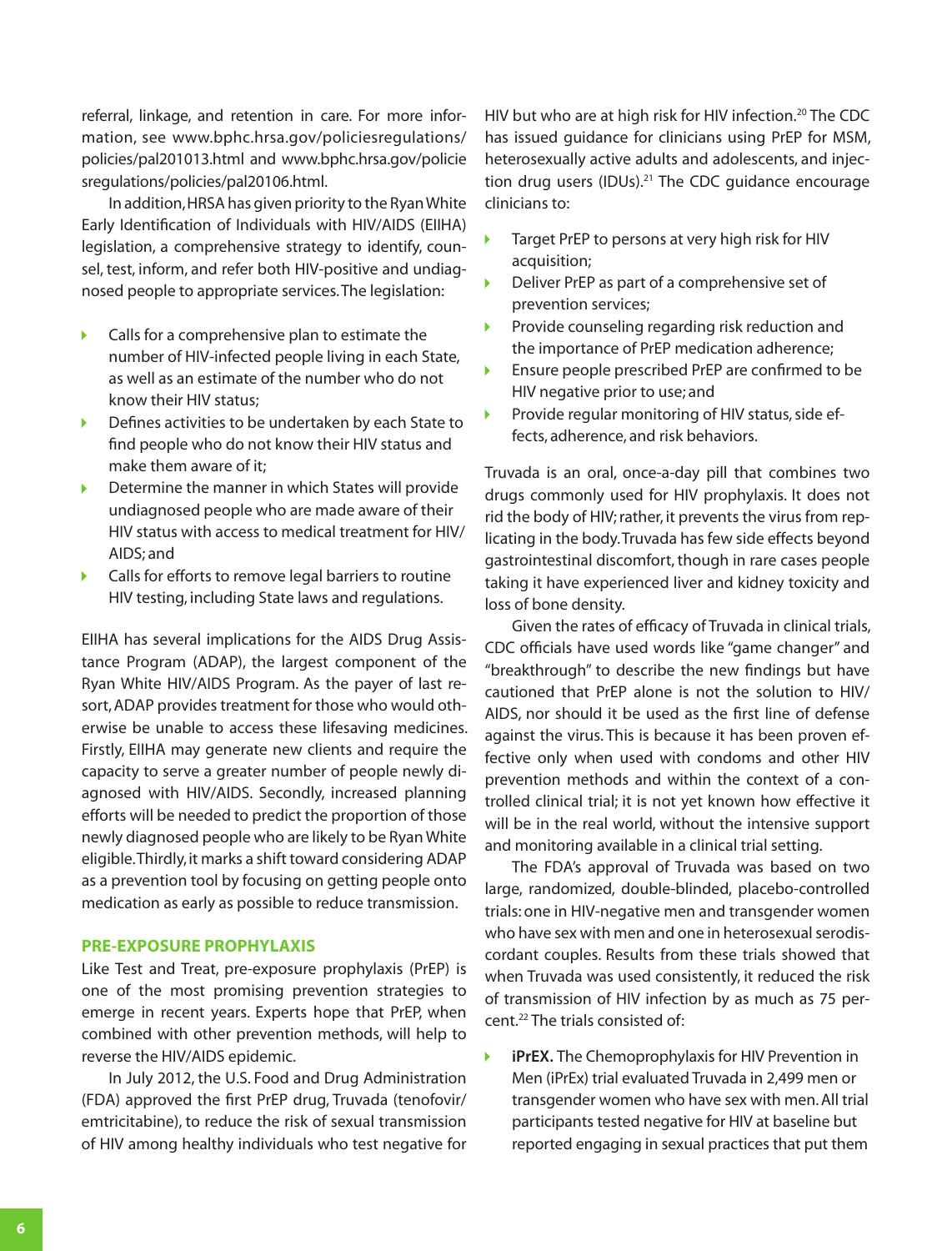# <span id="page-6-0"></span>*prevention strategy."*

at high risk for infection, such as inconsistent or no condom use during sex with a partner of positive or unknown HIV status, a high number of sex partners, and exchange of sex for money or commodities. Half of the trial's participants were randomly allocated to receive Truvada and half a placebo. Both groups of participants also received HIV education and testing, as well as condoms. Results showed that Truvada reduced the risk of acquiring HIV infection by 42 percent compared with placebo. Efficacy was strongly correlated with drug adherence.<sup>23,24</sup>

**Partners PrEP trial.** The Partners PrEP trial—the largest study to date to examine the effectiveness of PrEP—enrolled 4,758 serodiscordant heterosexual couples in Kenya and Uganda. The trial evaluated the efficacy and safety of tenofovir alone (Viread), Truvada, or placebo in preventing HIV infection in the uninfected partner. One-third of the uninfected partners were randomly allocated to receive tenofovir, one-third Truvada, and one-third a matching placebo daily. All participating couples received a comprehensive package of HIV prevention services, include intensive safe sex counseling, HIV testing, free condoms, testing and treatments for sexually transmitted infections, and monitoring and care for HIV infection. Results showed that, compared with placebo, tenofovir reduced the risk of becoming infected by 67 percent and Truvada reduced the risk of becoming infected by 75 percent.When analyses considered whether participants were adherent, PrEP was associated with an approximately 90 percent reduction in HIV infection risk.25

"What we're looking at here with PrEP is an entirely new and very exciting HIV prevention strategy," says Amy Lansky, deputy director for surveillance, epidemiology, and laboratory sciences at the CDC's Division of HIV/ AIDS Prevention. "It blocks the virus from taking hold. It blocks people from getting infected." The CDC has released interim guidance for clinicians considering the use of preexposure prophylaxis for the prevention of HIV infection in heterosexually active adults.<sup>26</sup>

The only dosing strategy of PrEP with proven efficacy is daily use; however, clinical trials are underway to

determine if the drug can be used less frequently and still work. Concerns have emerged about its use in nonresearch settings. Chief among these is adherence (see sidebar, p. 8, *[Adherence, Retention Key to Both Pre-Exposure](#page-7-0)  [Prophylaxis and Test and Treat](#page-7-0)*). If a person taking Truvada is partially adherent and subsequently becomes infected with HIV, the risk that the virus will become resistant to the drug is higher than it would have been if he or she had not taken Truvada—the very drug that would likely have been used to treat the infection. For this reason, HIV-negative people who are taking Truvada must be retested for HIV every few months.

Some public health officials are also concerned about a phenomenon known as *risk compensation* that is, if PrEP is made available, increasing numbers of people will choose not to use condoms or take other measures to prevent HIV infection. Although the jury is still out, researchers have not shown an increase in riskier behavior among people taking Truvada to prevent HIV infection.

"Simply put, it is important to remember that PrEP is not a magic bullet," says Lansky. "It must be obtained and used in close collaboration with health care providers to ensure [that patients receive] regular HIV testing, risk reduction and adherence counseling, and careful safety monitoring."

#### **Prevention with Positives**

Taking responsibility for preventing HIV transmission is an important concern for most people with HIV, and HIV-infected people who are aware of their HIV infection tend to reduce behaviors that might transmit HIV to others.27,28,29,30,31,32,33,34 A focus on preventing HIV transmission by those living with the virus has thus become a central tenet of the Nation's HIV prevention strategy.

Unfortunately, data continue to demonstrate gaps in practice. For example, as many as one-third to threefourths of HIV medical providers do not ask their patients about sexual behavior or drug use, despite reports that HIV-infected patients want to discuss prevention efforts.<sup>35</sup> It is vital that providers remember that each patient visit presents an opportunity to discuss effective prevention interventions.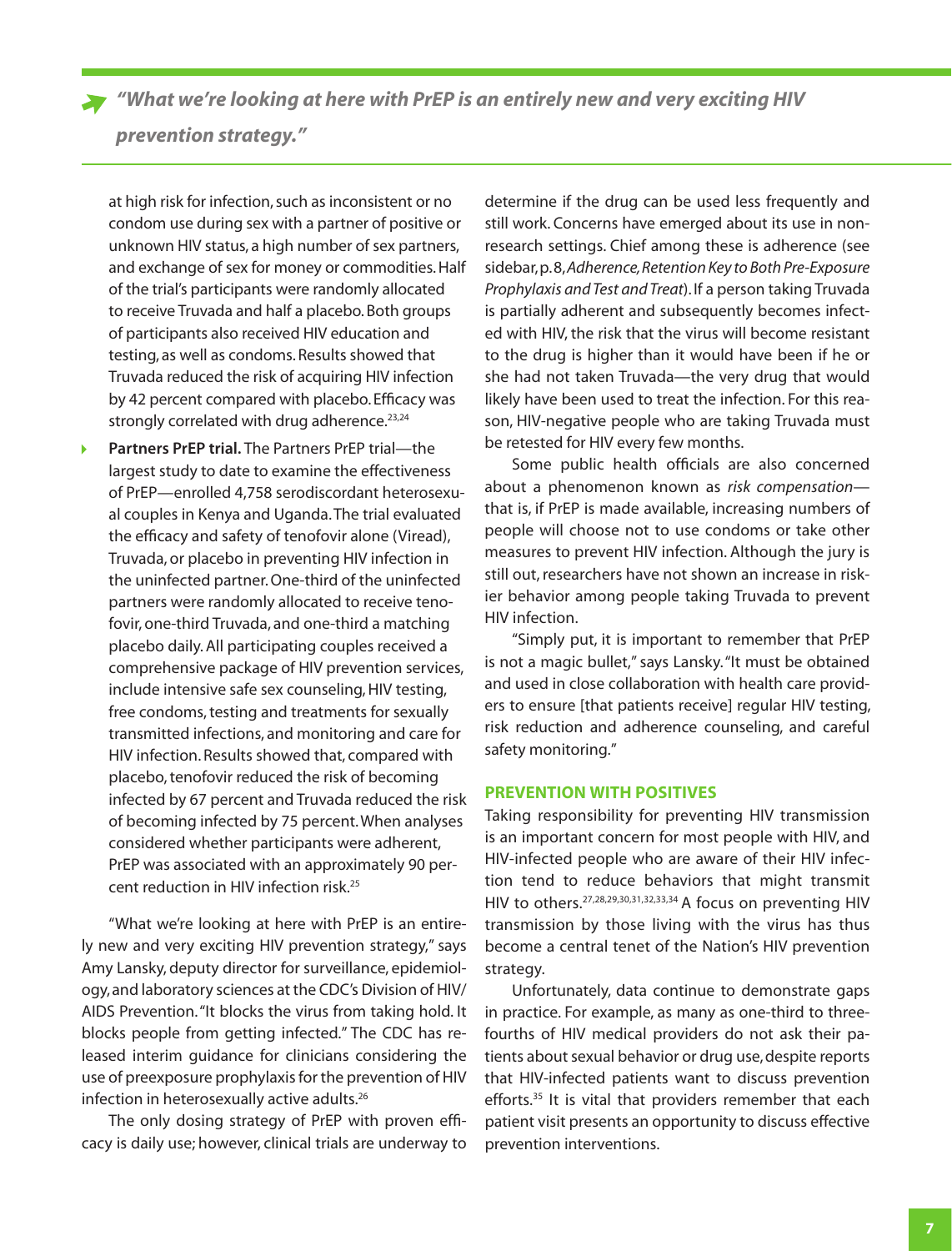# <span id="page-7-0"></span>**Adherence, Retention Key to Both Pre-Exposure Prophylaxis and Test and Treat**

It is well documented that adherence to antiretroviral therapy (ART) can keep HIV under control to the point that plasma HIV-1 RNA levels become undetectable. This finding has not only vastly reduced both morbidity and mortality from HIV/AIDS, but also has the potential to dramatically reduce HIV transmission.

Unfortunately, despite the clear benefits of ART therapy and the availability of fixed-dose drug regimens that have made it easier for people living with HIV/AIDS (PLWHA) to achieve viral suppression, a recent study suggests that fewer than 20 percent of patients achieve an undetectable viral load because of intentional or unintentional poor adherence to ART.<sup>39</sup>

Difficulty adhering to medical regimens is not unique to PLWHA and is a challenge for patients living with many chronic, lifelong illnesses.40 Unfortunately, HIV is unforgiving of even episodic nonadherence; adherence rates of less than 95 percent may cause a viral rebound, leading to opportunistic infections and an increase in HIV/AIDS symptoms and a greater likelihood of infecting others with the virus.<sup>8</sup>

Many factors contribute to patient nonadherence to ART regimens, including pill burden, socioeconomic status, cultural differences, adverse medication effects, poor health literacy, depression, substance abuse, potential drug-drug interactions, and poor patient–provider relationships.8,41 Perhaps the most challenging factor contributing to nonadherence, however, is retention in care. Recent estimates suggest that as few as 69 percent of people diagnosed with HIV are linked to care; of those, only about 59 percent are retained in care.<sup>11</sup>

Only with successful linkage to and retention in care can the benefits of ART be achieved, yet few validated

strategies exist for improving this aspect of care. To address this challenge, the International Association of Physicians in AIDS Care convened a panel to develop evidence-based recommendations to optimize entry into and retention in care and ART adherence for people with HIV.<sup>42</sup> The quidelines can be accessed at [http://](http://annals.org/article.aspx?articleid=1170890.) [annals.org/article.aspx?articleid=1170890.](http://annals.org/article.aspx?articleid=1170890.)

As part of comprehensive care for patients with HIV infection, providers must address challenges to adherence and retention when working with patients to achieve adherence to a treatment regimen. Strategies used to improve adherence to ART or medications for chronic health conditions, as well as existing and emerging best practices for improving entry into and retention in care, can be used to support Test and Treat and PrEP. These strategies include:

- • Facilitating accurate knowledge and understanding of medication benefits and requirements;
- Monitoring of adherence by providers;
- • Building self-efficacy for adherence; and
- Providing social support and resources to address mental health issues, substance abuse, or severe economic or housing constraints.

HRSA's HIV/AIDS Bureau (HAB) is addressing these issues by supporting a robust spectrum of medical services that include HIV counseling and patient education on the importance of treatment adherence. In recent years, the HAB's shift toward supporting medical case management has assisted in increasing treatment access and HIV medication education.

For more information about adherence, see [www.](www.aidsinfonet.org/fact_sheets/view) [aidsinfonet.org/fact\\_sheets/view](www.aidsinfonet.org/fact_sheets/view)/405.

The CDC, HRSA, the National Institutes of Health, and the HIV Medicine Association of the Infectious Diseases Society of America recommended in 2003 that providers of HIV clinical care promote several interventions to improve the health of, and prevent ongoing HIV transmission from, adults and adolescents infected

with HIV in the United States.<sup>36</sup> These interventions include:

- Linkage to and retention in HIV medical care;  $\blacktriangleright$
- $\blacktriangleright$ Initiation of and adherence to treatment as a prevention strategy;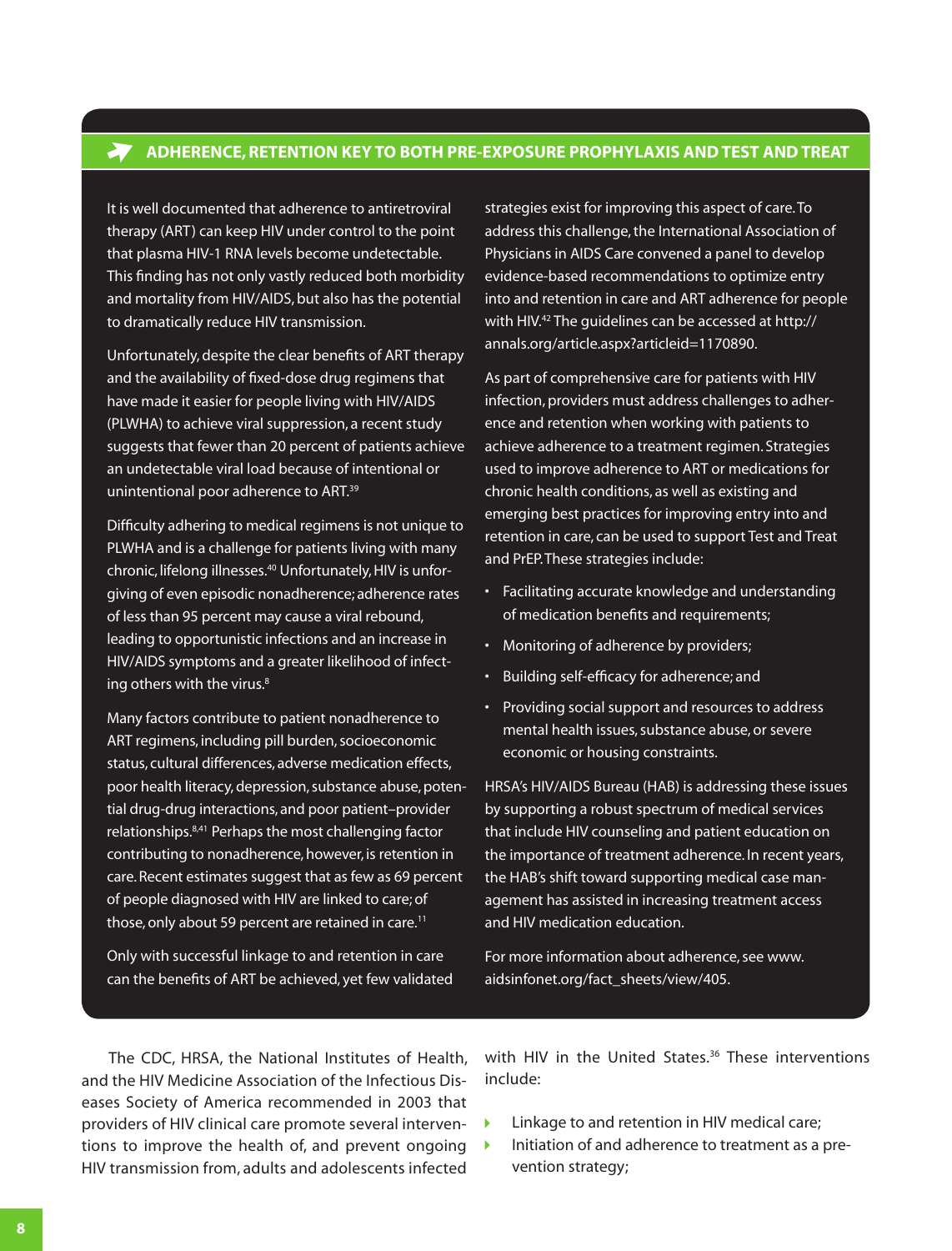- Risk screening and risk-reduction interventions;  $\blacktriangleright$
- Partner services; Þ
- Sexually transmitted disease services;
- Reproductive health care for both women and men and prevention of mother-to-child transmission of HIV; and
- Other medical and social services that influence HIV transmission, such as substance use and mental illness services.

A cross-agency collaboration is now underway to update, expand, and consolidate these recommendations, with special attention directed to HIV care providers in health care settings; HIV prevention providers in community-based organizations; HIV and AIDS program staff in health departments; specialists in HIV and AIDS policies for public- and private-sector health systems and community-based programs; and specialists in HIV service coverage, funding, and reimbursement. The updated recommendations are expected by 2014.

Meanwhile, HRSA has described a number of interventions aimed at HIV prevention in PLWHA in its 2011 *Guide for HIV/AIDS Clinical Care*. 35 Effective providerinitiated actions include the following:

- $\blacktriangleright$ Establish rapport and provide services in an understanding, nonjudgmental manner.
- Conduct a quick, detailed behavioral risk assessment. ь
- Assess the patient's readiness for change and apь proach any proposal to address a high-risk behavior in a step-wise manner.
- Customize messages. b.
- Recognize that patients may have competing priorities and pressures that may result in risky sexual and drug-use behaviors.

Multiple HRSA Special Projects of National Significance (SPNS) initiatives have specifically targeted prevention efforts in HIV-positive people. For example, the Prevention with HIV-Infected Persons Seen in Primary Care Settings Initiative was designed to address the need for interventions targeting HIV-positive people in clinical care, prevent transmission to uninfected individuals, and prevent re-infection among people who are already infected.<sup>37</sup> Sixteen grantees were tasked with identifying which HIV prevention interventions work best in different target populations, from MSM of color to rural drug users; how clinicians can best assess risk and promote behavior change, and what obstacles exist to conducting

# **ONLINE RESOURCES**

# **AETC National Resource Center: Supporting HIV Education for Health Care Professionals**

[www.aids-ed.org](http://www.aids-ed.org)

**AIDS Education Training Centers** www. <hab.hrsa.gov/abouthab/partfeducation.html>

**Care is Prevention (from the Living History Project)** <www.hab.hrsa.gov/livinghistory/timeline/2012.htm>

**Guidelines for the Use of Antiretroviral Agents in HIV-1-Infected Adults and Adolescents** [www.aidsinfo.nih.gov/contentfiles/lvguidelines/](www.aidsinfo.nih.gov/contentfiles/lvguidelines/adultandadolescentgl.pdf) [adultandadolescentgl.pdf](www.aidsinfo.nih.gov/contentfiles/lvguidelines/adultandadolescentgl.pdf)

**High-Impact HIV Prevention: CDC's Approach to Reducing HIV Infections in the United States** [www.cdc.gov/hiv/strategy/dhap/pdf/nhas\\_booklet.pdf](www.cdc.gov/hiv/strategy/dhap/pdf/nhas_booklet.pdf)

**HIV/AIDS Care & Treatment in Health Centers** <www.bphc.hrsa.gov/policiesregulations/policies/pal201106.html>

**HIV in the United States: Stages of Care** [http://www.cdc.gov/nchhstp/newsroom/docs/2012/Stages-of-](http://www.cdc.gov/nchhstp/newsroom/docs/2012/Stages-of-CareFactSheet-508.pdf)[CareFactSheet-508.pdf](http://www.cdc.gov/nchhstp/newsroom/docs/2012/Stages-of-CareFactSheet-508.pdf)

**HIV Testing in Health-Care Settings**  <www.bphc.hrsa.gov/policiesregulations/policies/pal201013.html>

## **How the Affordable Care Act Helps People Living with HIV/ AIDS: 2011 and Beyond**  <www.healthcare.gov/news/factsheets/2011/11/hiv>[-](-aids11092011a.html)

[aids11092011a.html](-aids11092011a.html)

**in+care Campaign** <www.incarecampaign.org>

**Pre-Exposure Prophylaxis (PrEP)**

<www.cdc.gov/hiv/prep>/

**Special Projects of National Significance** <www.hab.hrsa.gov/abouthab/partfspns.html>

**Target Center: Tools for the Ryan White Community** <https://careacttarget.org>/

**Test and Treat: A New Paradigm for Slowing the Spread of HIV (HRSA CareAction, January 2012)** [www.hab.hrsa.gov/newspublications/careactionnewsletter/](www.hab.hrsa.gov/newspublications/careactionnewsletter/hab_test_and_treat_january_careaction_pdf.pdf)

[hab\\_test\\_and\\_treat\\_january\\_careaction\\_pdf.pdf](www.hab.hrsa.gov/newspublications/careactionnewsletter/hab_test_and_treat_january_careaction_pdf.pdf)

HIV prevention activities with HIV-infected people in a clinical setting and how can they be overcome. For more information on findings from the Prevention with HIV-Infected Persons Seen in Primary Care Settings Initiative, see <http://hab.hrsa.gov/abouthab/special/primarycare> [settings.html.](settings.html)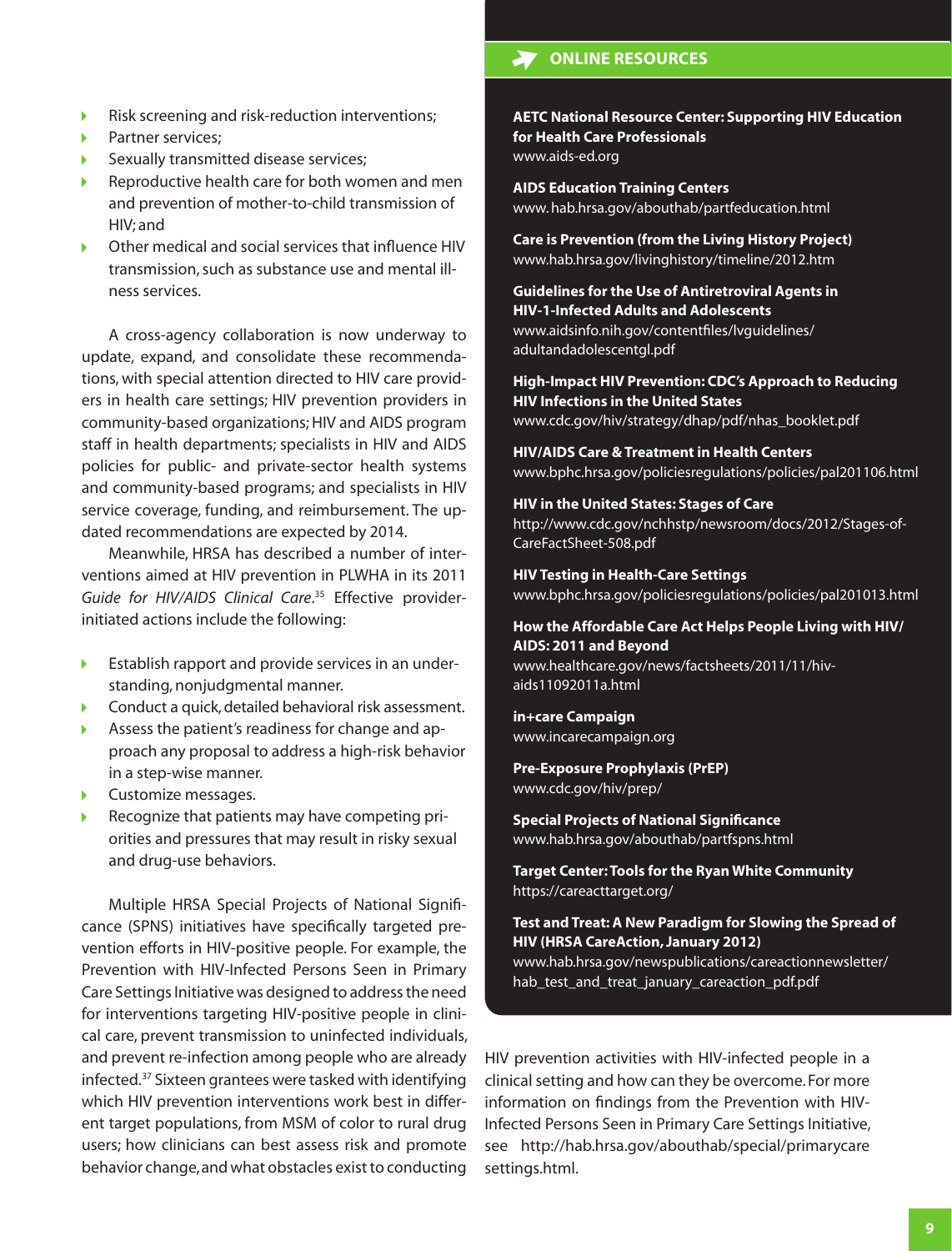# **KEEP YOUR EYE ON ... MICROBICIDES**

What will be the next promising preventive HIV intervention to emerge? Many say it will be microbicides.

Microbicides are antimicrobial products that are formulated for application to the surface of the vagina or rectum to prevent HIV transmission during sexual intercourse. Microbicides can take various forms, including gels, creams, tablets, and drug-impregnated vaginal rings. One study showed that a microbicide gel containing tenofovir demonstrated 39 percent efficacy at preventing HIV infection when applied vaginally within 12 hours before and within 12 hours after sex.<sup>43</sup> Among women who used it consistently, the gel reduced the risk of acquiring HIV infection by more than 50 percent.<sup>38</sup>

It is thought that microbicides, which are designed to be self-administered, may be more effective than condoms in preventing HIV infection because women would not have to negotiate their use, as they often must do with condoms.

In many settings, women are unable to insist on the use of condoms or other [preventive] methods," says HRSA medical officer Rupali Doshi. "A female-controlled method to prevent HIV transmission is very desirable because it would make it

possible for a woman to protect herself and her partner from HIV without his cooperation or knowledge."

Many trials studying various forms of microbicides are under way. One of the largest, known as Microbicide Trials Network (MTN) 020, expects to enroll almost 3,500 participants in 5 countries to determine whether the antiretroviral drug dapivirine can safely prevent HIV infection when it is continuously released into the vagina from a silicone ring that is replaced once a month. Results are expected in early 2015.

In November 2012,the U.S. Food and Drug Administration (FDA) issued draft guidance to assist those developing vaginal microbicides for the prevention of HIV infection. The guidance provides information about the types of both nonclinical studies and clinical trials that are needed to advance the development of vaginal microbicides and focuses on drug development issues unique to vaginal microbicides, including safety and Phase III trial considerations.The FDA guidance is available at [www.fda.gov/Drugs/GuidanceCompliance-](www.fda.gov/Drugs/GuidanceComplianceRegulatoryInformation/Guidances/ucm328834.htm)[RegulatoryInformation/Guidances/ucm328834.htm](www.fda.gov/Drugs/GuidanceComplianceRegulatoryInformation/Guidances/ucm328834.htm).

For more information about microbicide research, see <www.mtnstopshiv.org>.

Another initiative, the OPTIONS Project, was a physician-delivered intervention for HIV-positive patients in clinical care that took advantage of the unique relationship between providers and HIV-infected people to define risk-reduction behaviors that are efficacious and feasible given providers' increasingly limited time and resources. 38 Originally launched with 15 grantees, the OPTIONS program has been replicated and evaluated across a variety of HIV clinical settings.

## **Conclusion**

Although great progress has been made in the fight against HIV/AIDS in the United States, more people are in need of HIV testing, prevention, and treatment services today than at any point in U.S. history, and many communities bear a disproportionate burden of HIV disease.

Renewed, coordinated, and intensified strategies to address the HIV/AIDS epidemic are vital, and HRSA is prepared to lead the way. By using a combination of effective strategies targeted toward populations and communities hardest hit by the disease, health providers can maximize the impact of their work. Both PrEP and Test and Treat exemplify these efforts. Used together with Prevention with Positives strategies, existing behavior-based interventions such as the use of condoms and clean needles and emerging tools such as microbicides, which offer an entirely new way to protect against the disease (see sidebar above, *Keep Your Eye On . . . Microbicides*), health care providers are making progress at reducing new HIV infections, improving the health of PLWHA, and reducing HIV-related health disparities.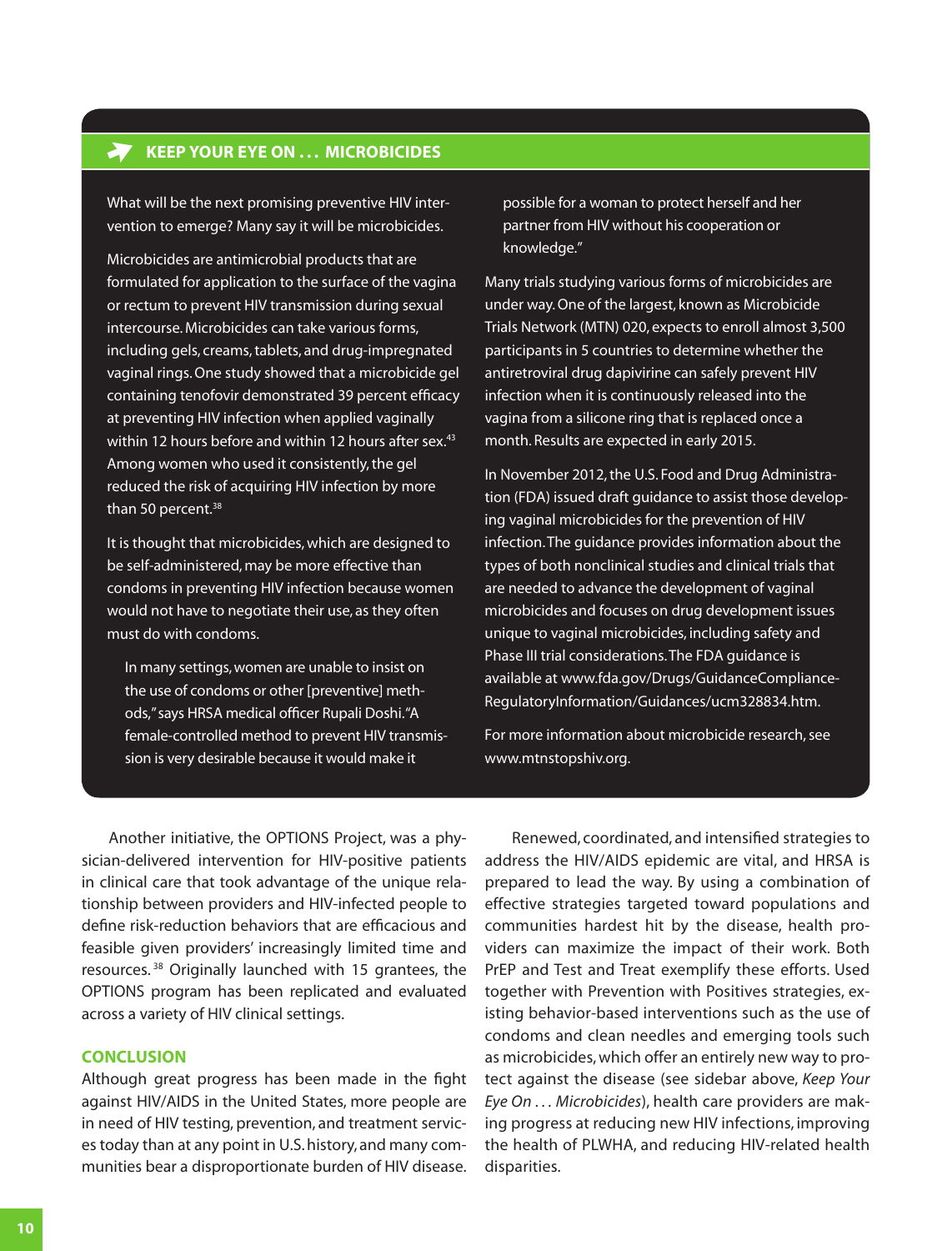# **references**

1Office of National AIDS Policy. *National HIV/AIDS Strategy.* 2010. Washington, DC: Office of National AIDS Policy. Available at [www.](http://www.whitehouse.gov/administration/eop/onap/nhas) [whitehouse.gov/administration/eop/onap/nhas](http://www.whitehouse.gov/administration/eop/onap/nhas).

2Prejean J, Song R, Hernandez A, et al. Estimated HIV incidence in the United States, 2006–2009. *PLoS ONE*. 2011;6(8):e17502.doi:[10.1371/](10.1371/journal.pone) [journal.pone.](10.1371/journal.pone)0017502.

<sup>3</sup> Farnham P, Holtgrave DR, Sansom S, Hall HI. Medical costs averted by HIV prevention efforts in the United States, 1991–2006. *J Acquir Immune Defic Syndr*. 2010;54:565–67.doi[:10.1097/](10.1097/QAI) [QAI.](10.1097/QAI)0b013e3181e461b2.

<sup>4</sup> Farnham P,Holtgrave DR, Sansom S, Hall HI. Medical costs averted by HIV prevention efforts in the United States, 1991–2006. *J Acquir Immune Defic Syndr*. 2010;54:565–67.doi[:10.1097/](10.1097/QAI) [QAI.](10.1097/QAI)0b013e3181e461b2.

<sup>5</sup> Herbst JH, Jacobs ED, Finlayson TJ, et al. Estimating HIV prevalence and risk behaviors of transgender persons in the United States: a systematic review. *AIDS Behav*. 2008; 12(1):1–17.

<sup>6</sup> Letchumanan M, Wu W, Bondy L, et al. Systematic review of HIV transmission between heterosexual serodiscordant couples where the HIV-positive partner is fully suppressed on ART. Third International Workshop on HIV and Women.January 14–15, 2013.Toronto. Abstract O\_04.

7U.S. Preventive Services Task Force. *Screening for HIV: Draft Recommendation Statement.* AHRQ Publication No. 12-05173-EF-3. Available at [www.uspreventiveservicestaskforce.org/uspstf13/hiv/](www.uspreventiveservicestaskforce.org/uspstf13/hiv/hivdraftrec.htm) [hivdraftrec.htm](www.uspreventiveservicestaskforce.org/uspstf13/hiv/hivdraftrec.htm).

8U.S. Department of Health and Human Services (HHS). Panel on Antiretroviral Guidelines for Adults and Adolescents. *Guidelines for the use of antiretroviral agents in HIV-1-infected adults and adolescents.* Available at www[.aidsinfo.nih.gov/contentfiles/lvguidelines/](http://aidsinfo.nih.gov/contentfiles/lvguidelines/AdultandAdolescentGL.pdf) [AdultandAdolescentGL.pdf](http://aidsinfo.nih.gov/contentfiles/lvguidelines/AdultandAdolescentGL.pdf)[.](http://aidsinfo.nih.gov/ContentFiles/AdultandAdolescentGL.pdf) 

<sup>9</sup> [HIV Prevention Trials Network](http://www.hptn.org/index.htm). Expanded analysis of HPTN 052 study results show [stet] cost-effectiveness of early treatment of HIV [press release]. 2012. Retrieved from [www.hptn.org/web%20](http://www.hptn.org/web documents/IndexDocs/PR052CostBenefitsEB27Jul12.pdf) [documents/IndexDocs/PR052CostBenefitsEB27Jul12.pdf.](http://www.hptn.org/web documents/IndexDocs/PR052CostBenefitsEB27Jul12.pdf)

<sup>10</sup> Marks G, Crepaz N, Janssen RS. Estimating sexual transmission of HIV from persons aware and unaware that they are infected with the virus in the USA. *AIDS*. 2006;20(10):1447–50.doi: [10.1097/01.](10.1097/01.aids) [aids](10.1097/01.aids).0000233579.79714.8d.

11Marks G, Gardner LI, Craw J, Crepaz N. Entry and retention in medical care among HIV-diagnosed persons: a meta-analysis. *AIDS*. 2010;24(17):2665–78.doi: <10.1097/QAD>.0b013e32833f4b1b. <sup>12</sup> Kurth A, Mayer K, Beauchamp G, et al; HPTN (065) [TLC-Plus](http://www.ncbi.nlm.nih.gov/pubmed?term=%22HPTN (065) TLC-Plus Study Team%22%5BCorporate Author%5D) Study [Team](http://www.ncbi.nlm.nih.gov/pubmed?term=%22HPTN (065) TLC-Plus Study Team%22%5BCorporate Author%5D). Clinician practices and attitudes regarding early antiretroviral therapy in the United States. *J Acquir Immune Defic Syndr*. 2012;61(5):e65–9.doi: [10.1097/QAI.](10.1097/QAI)0b013e31826a184c.

<sup>13</sup> Giordano TP, White AC, Jr, Sajja P, et al. Factors associated with the use of highly active antiretroviral therapy in patients newly entering care in an urban clinic. *J Acquir Immune Defic Syndr*. 2003;32(4):399– 405.doi: 10.1097/00126334-200304010-00009.

<sup>14</sup> Mugavero MJ, Lin HY, Willig JH, et al. Missed visits and mortality among patients establishing initial outpatient HIV treatment. *Clin Infect Dis*. 2009;48(2):248–56.doi: 10.1086/595705.

<sup>15</sup> Hall I, Frazier E, Holtgrave D, et al. Continuum of HIV care: difference in care and treatment by sex and race/ethnicity in the United States. Presented at the 2012 International AIDS Conference, Washington, DC; July 27, 2012.

<sup>16</sup> [HIV Prevention Trials Network.](http://www.hptn.org/index.htm) Initiation of antiretroviral treatment protects uninfected sexual partners from HIV infection (HPTN Study 052) [press release]. 2011. Available at [www.hptn.org/web%20](http://www.hptn.org/web documents/PressReleases/HPTN052PressReleaseFINAL5_12_118am.pdf) [documents/PressReleases/HPTN052PressReleaseFINAL5\\_12\\_](http://www.hptn.org/web documents/PressReleases/HPTN052PressReleaseFINAL5_12_118am.pdf) [118am.pdf](http://www.hptn.org/web documents/PressReleases/HPTN052PressReleaseFINAL5_12_118am.pdf).

<sup>17</sup> Ulett K, Willig J, Lin H, et al. The therapeutic implications of timely linkage and early retention in HIV care. *AIDS Patient Care STDS*. 2009;23(1):41-9. doi:<10.1089/apc>.2008.0132.

<sup>18</sup> Gardner LI, Metsch LR, Anderson-Mahoney P, et al. Efficacy of a brief case management intervention to link recently diagnosed HIVinfected persons to care. *AIDS*. 2005;19(4):423–31.doi: [10.1097/01.](10.1097/01.aids.0000161772.51900.eb) [aids.0000161772.51900.eb](10.1097/01.aids.0000161772.51900.eb).

<sup>19</sup> El-Sadr W, Branson B. Backgrounder and update: HPTN 065 (TLC-Plus): a study to evaluate the feasibility of a community- focused approach for HIV prevention in the United States. 2012. [HIV Prevention](http://www.hptn.org/index.htm)  [Trials Network](http://www.hptn.org/index.htm). Available at [www.hptn.org/web%20documents/HPTN](http://www.hptn.org/web documents/HPTN065/065BackgrounderV2_25Sep2012.pdf) [065/065BackgrounderV2\\_25Sep2012.pdf.](http://www.hptn.org/web documents/HPTN065/065BackgrounderV2_25Sep2012.pdf)

<sup>20</sup>U.S. Food and Drug Administration. FDA approves first drug for reducing the risk of sexually acquired HIV infection [press release]. July 16, 2012.Available at [www.fda.gov/NewsEvents/Newsroom/](www.fda.gov/NewsEvents/Newsroom/PressAnnouncements/ucm312210.htm) [PressAnnouncements/ucm312210.htm](www.fda.gov/NewsEvents/Newsroom/PressAnnouncements/ucm312210.htm).

<sup>21</sup> Centers for Disease Control and Prevention (CDC). Pre-exposure prophylaxis (PrEP). Available at: www.cdc.gov/hiv/prevention/ research/prep/. August 19, 2013.

<sup>22</sup> U.S. Food and Drug Administration. Truvada approved to reduce the risk of sexually transmitted HIV in people who are not infected with the virus [press release]. 2012. Available at: <www.fda.gov/for> consumers/byaudience/forpatientadvocates/hivandaidsactivities/ [ucm312264.htm.](ucm312264.htm)

<sup>23</sup> Grant R, Lama J, Anderson P et al. Preexposure chemoprophylaxis for HIV prevention in men who have sex with men. *N Engl J Med*. 2010;363:2587–99.doi: [10.1056/NEJMoa1](10.1056/NEJMoa)011205.

<sup>24</sup> Baeten J, Donnell D, Ndase P, et al. Antiretroviral prophylaxis for HIV prevention in heterosexual men and women. *N Engl J Med*. 2012;367:399–410.doi: [10.1056/NEJMoa1](10.1056/NEJMoa)108524.

<sup>25</sup> University of Washington. Study demonstrates that oral HIV medications are effective as prevention against HIV infection in men and women in Africa [press release]. 2012. Available at [http://depts.](http://depts.washington.edu/uwicrc/research/studies/files/PrEP_PressRelease-UW_11July2012.pdf) [washington.edu/uwicrc/research/studies/files/PrEP\\_PressRelease-](http://depts.washington.edu/uwicrc/research/studies/files/PrEP_PressRelease-UW_11July2012.pdf)[UW\\_11July2012.pdf.](http://depts.washington.edu/uwicrc/research/studies/files/PrEP_PressRelease-UW_11July2012.pdf)

<sup>26</sup> Centers for Disease Control and Prevention (CDC). Interim quidance for clinicians considering the use of preexposure prophylaxis for the prevention of HIV infection in heterosexually active adults. *MMWR*. 2012;61(31):586–9.

<sup>27</sup> Rietmeijer CA, Kane MS, Simons PZ, et al. Increasing the use of bleach and condoms among injecting drug users in Denver: outcomes of a targeted, community-level HIV prevention program. *AIDS*. 1996;10:291–8.doi:10.1097/00002030-199603000-00008.

<sup>28</sup> Rhodes F, Malotte CK. HIV risk interventions for active drug users. In: S. Oskamp, S. Thompson, eds. *Understanding HIV risk behavior: safer sex and drug use*. Thousand Oaks, CA: Sage Publications, 1996:207–36.

<sup>29</sup> Gibson DR, Lovelle-Drache J, Young M, Hudes ES, Sorensen JL. Effectiveness of brief counseling in reducing HIV risk behavior in injecting drug users: final results of randomized trials of counseling with and without HIV testing. *AIDS and Behavior.* 1999;3:3–12. doi:10.1023/A:1025409801012.